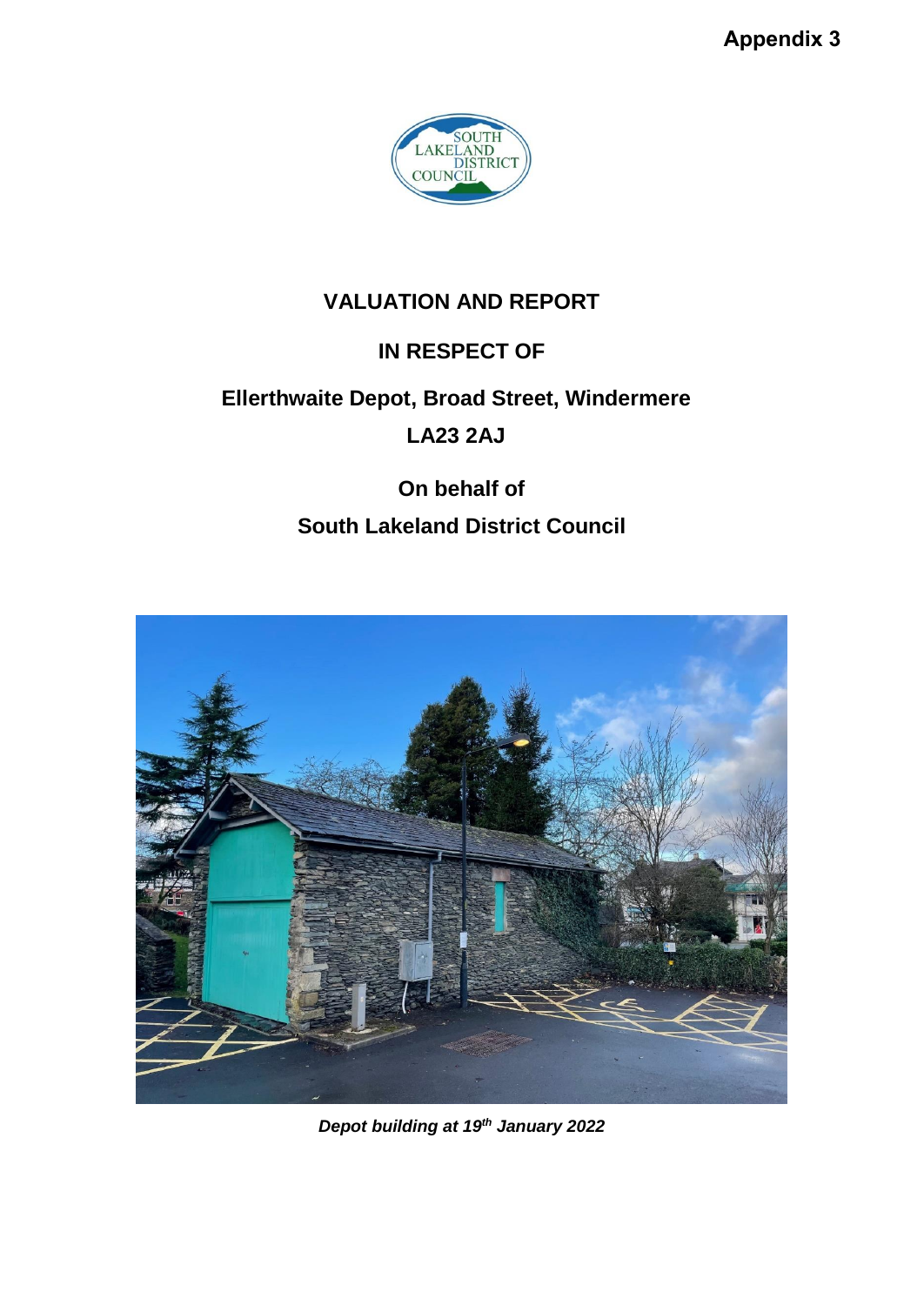

GARDEN ELEVATION

CAR PARK ELEVATION

## *Architects impressions and proposed internal layout of the building after completion of works*

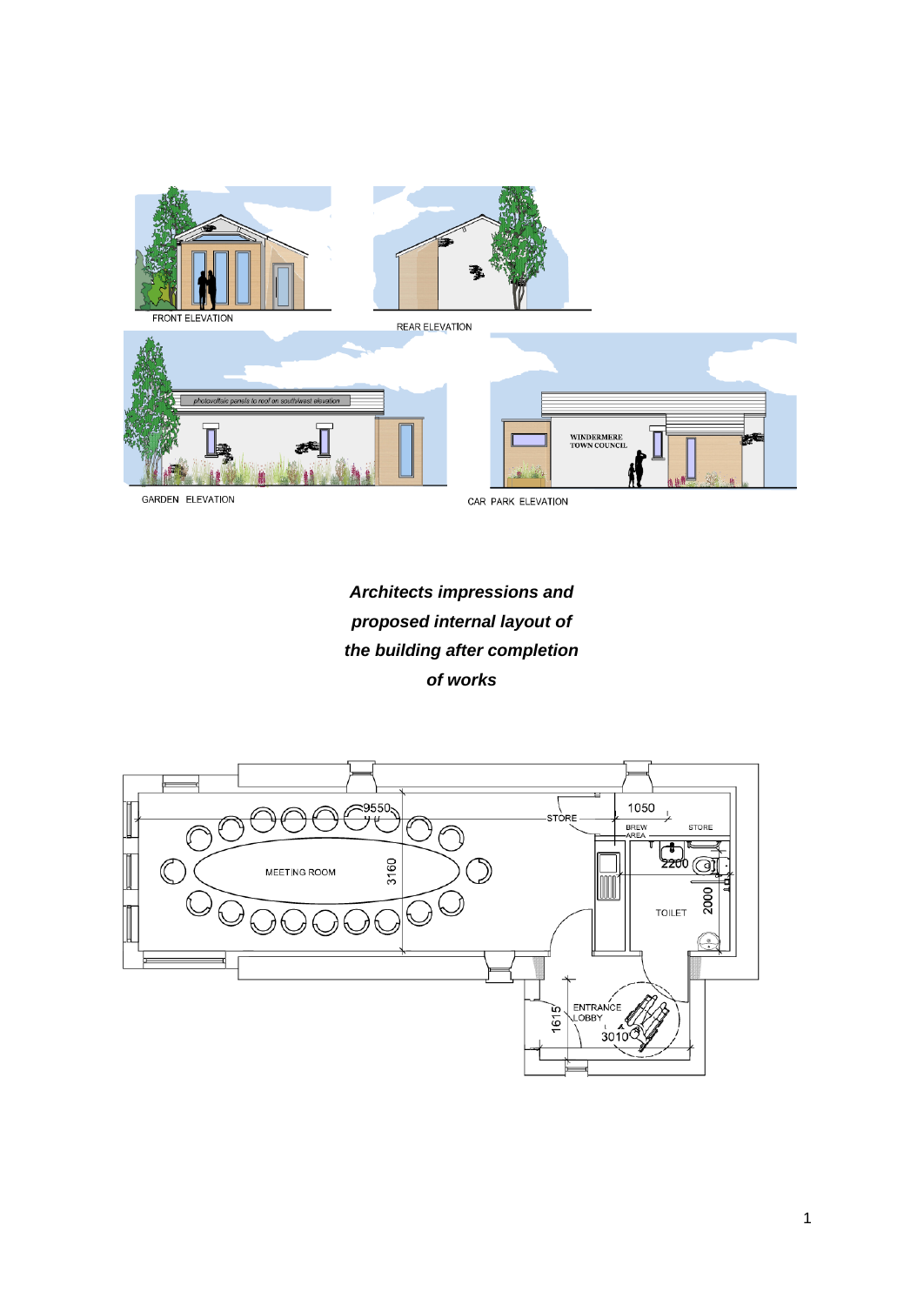# **INDEX Page**

| 1.0                                                                                                                     | PURPOSE OF VALUATION                | 3              |
|-------------------------------------------------------------------------------------------------------------------------|-------------------------------------|----------------|
| 2.0                                                                                                                     | DATE OF VALUATION                   | 3              |
| 3.0                                                                                                                     | <b>PREAMBLE</b>                     | 3              |
| 4.0                                                                                                                     | THE SUBJECT LAND                    | 3              |
| 5.0                                                                                                                     | <b>VALUER</b>                       | 3              |
| 6.0                                                                                                                     | <b>EXTENT OF INVESTIGATION</b>      | 3              |
| 7.0                                                                                                                     | SOURCES OF INFORMATION              | 3              |
| 8.0                                                                                                                     | ASSUMPTIONS AND SPECIAL ASSUMPTIONS | 4              |
| 9.0                                                                                                                     | <b>TENURE</b>                       | 5              |
| 10.0                                                                                                                    | <b>MINERALS</b>                     | 5              |
| 11.0                                                                                                                    | DELETERIOUS OR HAZARDOUS SUBSTANCES | 5              |
| 12.0                                                                                                                    | CONTAMINATED LAND AND FLOODING      | 5              |
| 13.0                                                                                                                    | <b>TAXATION</b>                     | 5              |
| 14.0                                                                                                                    | <b>BASIS OF VALUATION</b>           | 6              |
| 15.0                                                                                                                    | <b>MATERIAL UNCERTAINTY</b>         | 6              |
| 16.0                                                                                                                    | VALUATIONS                          | 6              |
| 17.0                                                                                                                    | NET REALISABLE VALUE                | 7              |
| 18.0                                                                                                                    | <b>PREVIOUS VALUATIONS</b>          | 7              |
| 19.0                                                                                                                    | VALIDITY                            | 7              |
|                                                                                                                         | 20.0 PUBLICATION AND OTHER USE      | $\overline{7}$ |
| APPENDIX 1 – Indicative Plan: Assumed boundary line of land and<br>building for transfer shown edged red. Not to scale. |                                     | 8              |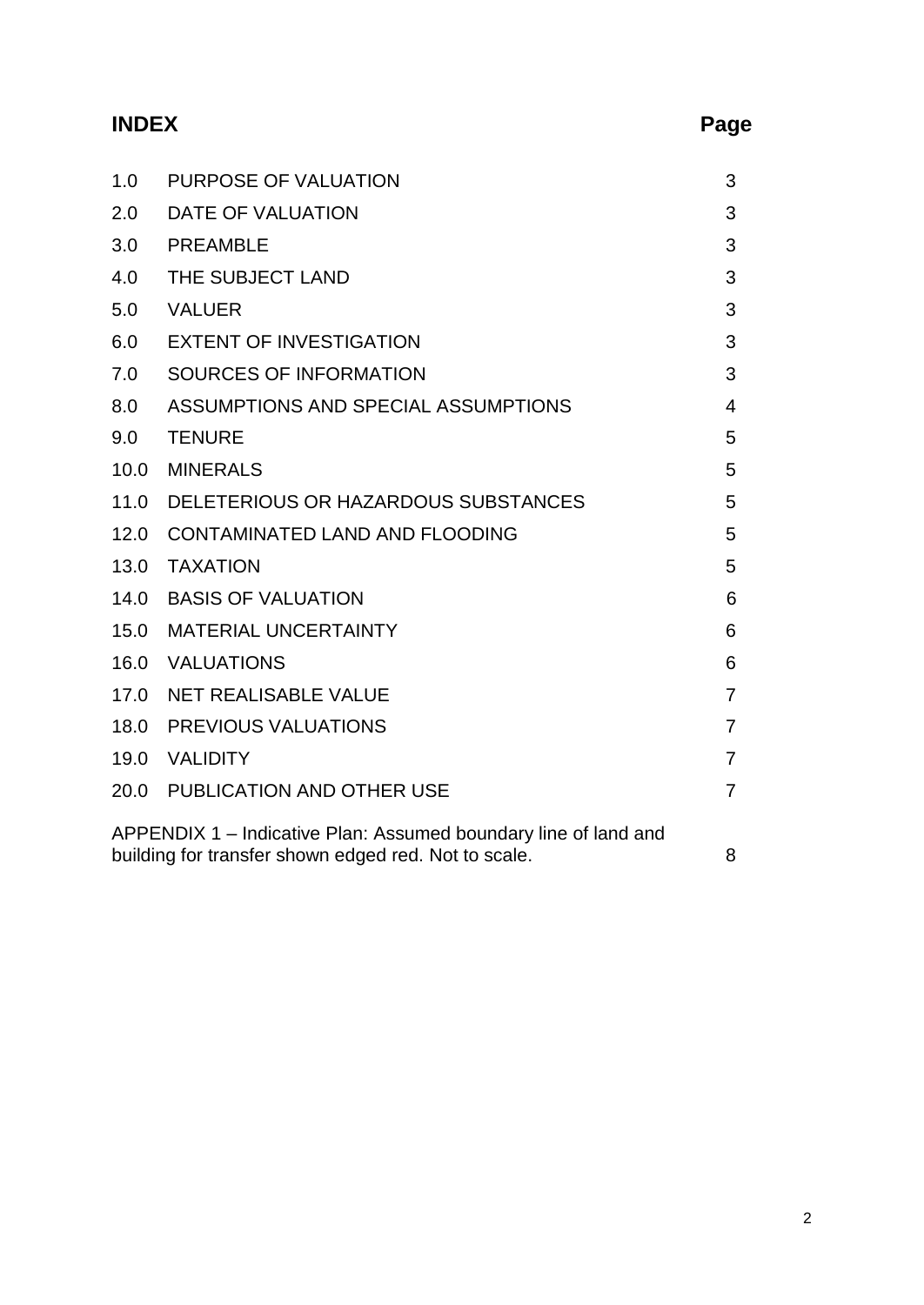#### **1.0 PURPOSE OF VALUATION**

Request for market valuations only and brief summary report in respect of Ellerthwaite Depot, currently in the ownership of SLDC, to support an internal DED report. The market values included within this report reflect the existing Property as a store/garage and after the completion of the works shown in the Architects impressions, extracts of which are provided on page 1. If the Property is transferred on the open market there would be marketing fees, sales fees, solicitor and surveyor fees and other associated costs. These costs have not been reflected in the valuations. The costs of the conversion works are not reflected in the valuations.

SLDC have instructed Castle Designs to produce plans for the proposed works required to convert the existing building into a modern Office suite with kitchen area, ancillary space, toilet and an extension entrance lobby, to comply with current DDA disability access requirements.

#### **2.0 DATE OF VALUATION**

The valuation date for the land included in this report is  $27<sup>th</sup>$  January 2022.

#### **3.0 PREAMBLE**

The property detailed in **4.0** below has been valued on the under mentioned basis in accordance with the guidance provided by the Royal Institution of Chartered Surveyors.

#### **4.0 THE SUBJECT PROPERTY**

The existing property comprises a detached stone built lock up store building, under a pitched slate roof, situated on the edge of the SLDC owned Broad Street Pay and Display car park in Windermere.

#### **5.0 VALUER**

The Valuer is deemed to be internal in accordance with the definitions contained within the *RICS Valuation - Professional Standards*.

This Report and Valuations have been prepared by Helen Loney MRICS (RICS Registered Valuer) who has acted with independence, integrity and objectivity, and has sufficient current local and national knowledge of the particular market as well as appropriate skills, qualifications, experience and understanding to undertake the valuation competently.

We are not aware of any conflict of interest arising in connection with the preparation of this valuation report and confirm that there has not been any previous material involvement with this property.

### **6.0 EXTENT OF INVESTIGATION**

The valuation has been undertaken based upon the indicative plan (Appendix  $1 -$ Indicative Plan: Assumed boundary line of land and building for transfer shown edged red. Not to scale.).

### **7.0 SOURCES OF INFORMATION**

For the purposes of this report, information regarding the flood risk provided by the Environment Agency has been relied upon and taken as accurate. If this should prove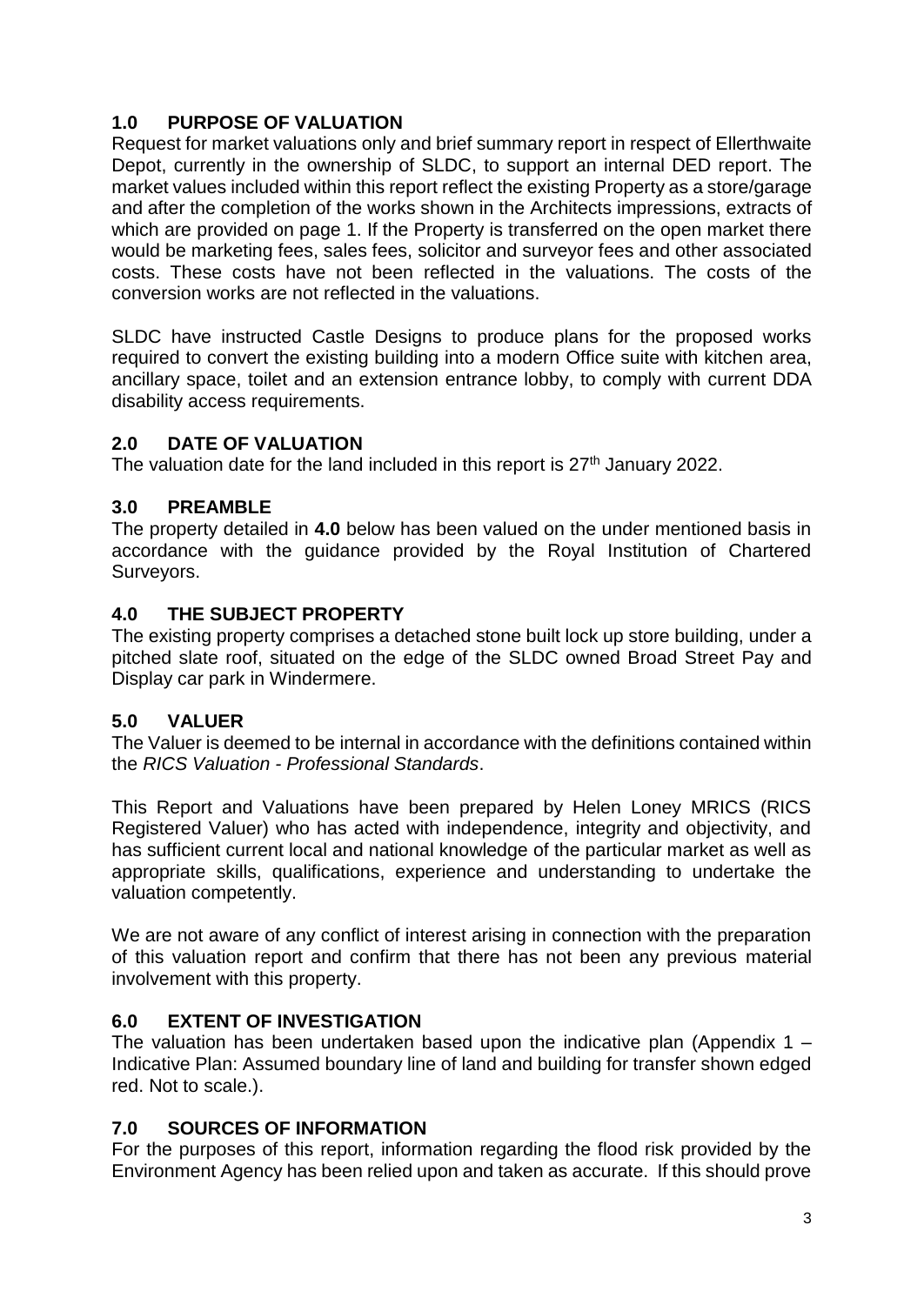to be inaccurate or inadequate then it could affect the accuracy of the valuations. There has been no inspection of title deeds, statutory notices, licences or other similar documents relating to the site.

It has been assumed that nothing would be revealed by such an inspection that would cause the value to change, for example breach of covenant, contravention of statutory requirements, restrictions, liabilities, easements or any other matters that would be revealed in a local search that would impact upon the value.

#### **8.0 ASSUMPTIONS AND SPECIAL ASSUMPTIONS**

SLDC Development Control Team has not been consulted in relation to this valuation. The SLDC Local Plan online 'Interactive policies map' shows no land allocations for the subject Property. It is assumed that there is no development potential, other than for change of use from a storage Depot to Office and ancillary space.

There is a streetlight positioned next to the building as shown in the photograph on title page. This will need to be removed and relocated – cost unknown.

**Market valuations as existing:** Stone built single story lock up store/garage for car parking and storage only - based on the following assumptions.

- Freehold with vacant possession.
- Mains water and electricity connected.
- Sold with vehicular and pedestrian access rights via Broad Street car park.
- Plot includes two stone walled car parking spaces near the existing green main doors of the building.
- Plot includes a 1 metre strip to all sides of the building to allow for maintenance.
- Value reflects prices for car parking and garage storage within a LDNP Town Centre.
- Building is weather proof, structurally sound and in good condition.
- No planning potential or hope value for any other use.

**Market valuations after completion of works:** Stone built single story modern office accommodation with kitchen area, toilet and entrance lobby, external parking for 2 vehicles - based on the following assumptions.

- Freehold with vacant possession.
- Prominent Town Centre location within the LDNP.
- Mains water and electricity connected (assuming no gas connection at present but could be put in at a cost).
- Unknown heating system for the building.
- Solar panels on the roof unknown running costs for the building.
- Sold with vehicular and pedestrian access rights via Broad Street car park.
- Plot includes two stone walled car parking spaces near the existing green main doors of the building.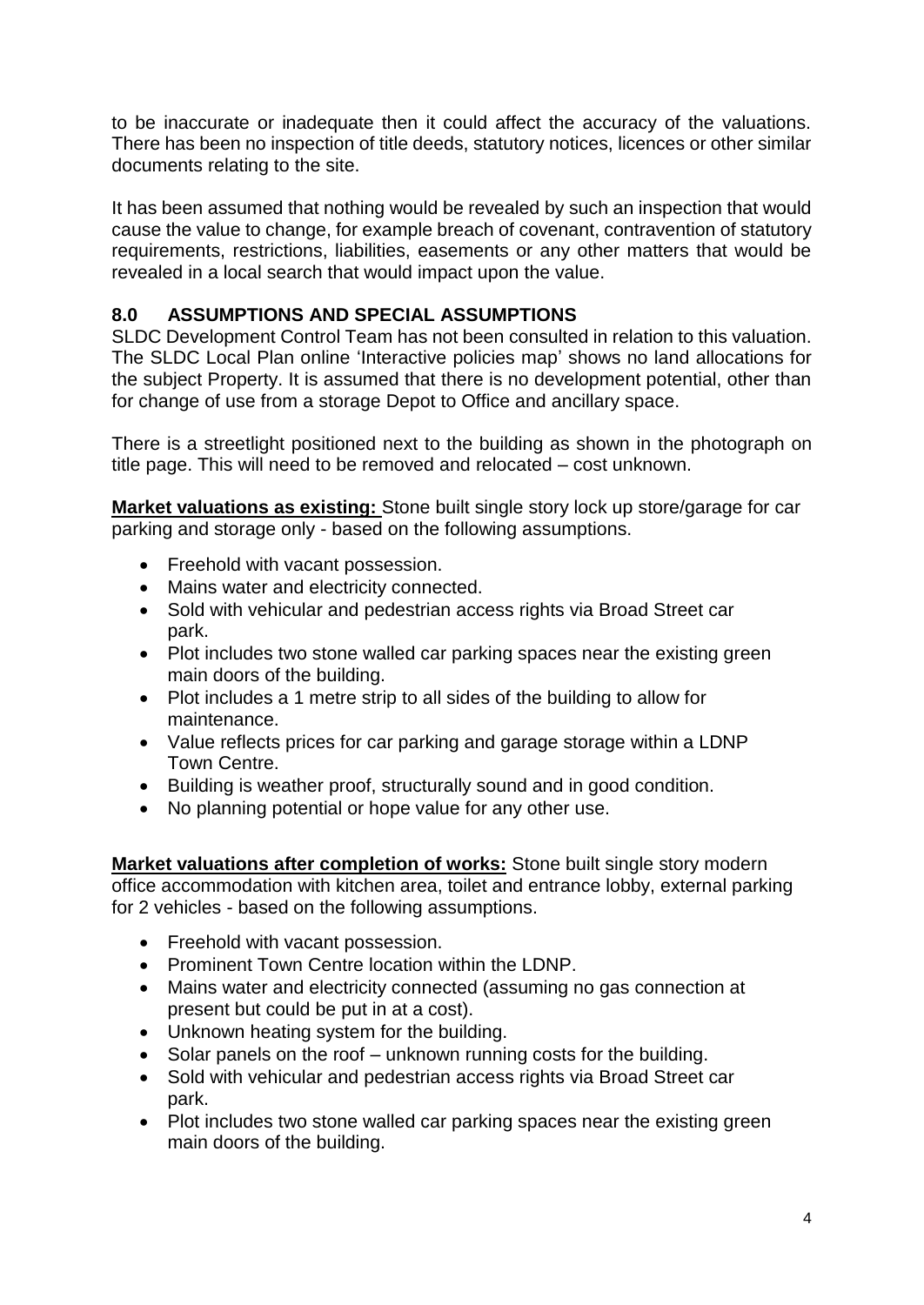- Plot includes a 1 metre strip to all sides of building to allow for maintenance.
- Building is weather proof, structurally sound and in good condition.
- Planning permission for office use with car parking. No residential planning.

#### **9.0 TENURE**

For the purpose of this valuation, we have assumed that the Property will be transferred on a freehold basis and will be free from any restrictive covenants, which could negatively impact on value.

#### **10.0 MINERALS**

No mining, geological or other investigation has been carried out to certify that the title is free from any reservation of minerals or that the site is free from any encumbrances. It has been assumed that minerals are in the ownership of the surface owner and that the site is free of any mining or geological defect.

#### **11.0 DELETERIOUS OR HAZARDOUS SUBSTANCES**

It is assumed that no deleterious or hazardous material will be used in the use of the Property.

#### **12.0 CONTAMINATED LAND AND FLOODING**

We are not aware of the content of any environmental audit or any other environmental investigation or soil survey which may have been carried out on the site and which may draw attention to any contamination or possibility of such contamination. In undertaking this valuation it has been assumed that no contaminative or potentially contaminative uses have ever been carried out on the Land. We have not carried out any investigation into past or present uses, either in respect of the Land or of any neighbouring land to establish whether there is any contamination or potential contamination to the Land from these uses or sites and have therefore assumed that none exists. Should it be established subsequently that contamination, seepage or pollution exists on the Land or any neighbouring land or properties, or that the Land has been or are being put to a contaminative use, this might reduce the value now reported.

The Environment Agency website uses indicative Flood Plain maps to provide a general overview of areas of land in natural flood plains and therefore potentially at risk of flooding from surface water, rivers or sea. The maps use the best information currently available, based on historical flood records and geographical models and indicate where flooding from rivers, streams, water courses or the sea is possible.

The Environment Agency flood risk map shows the land to be situated within a very low risk flood zone for surface water and very low risk for rivers and seas.

#### **13.0 TAXATION**

Value Added tax, taxation, grants and allowances, are not included in capital and rental values as, unless otherwise specified in the report, they are always stated on a basis exclusive of any VAT liability even though VAT will in certain cases be payable.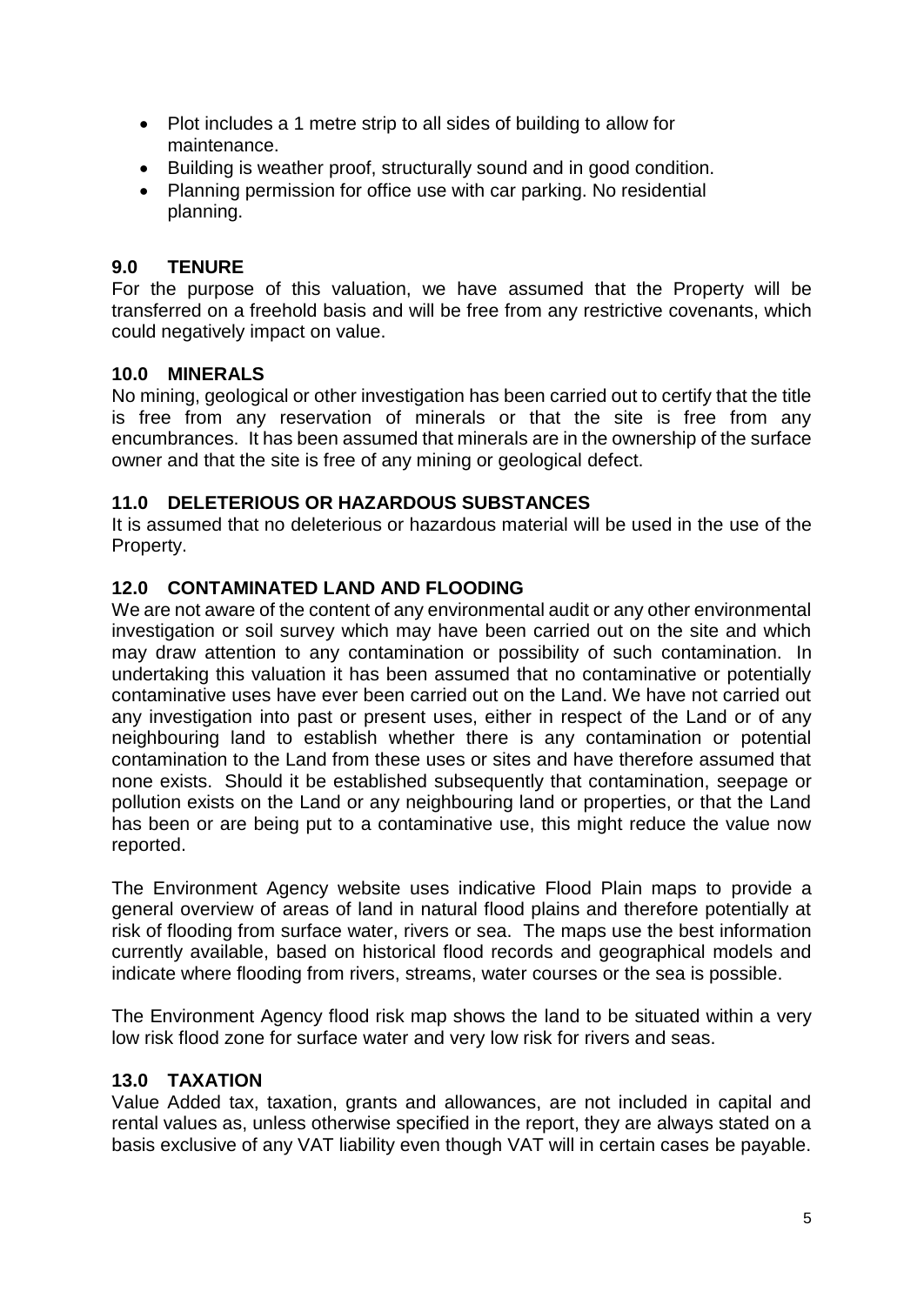#### **14.0 BASIS OF VALUATION**

We have prepared our valuation on the basis of Market Value (MV) and Market Rent (MR); which is defined in the RICS Valuation – Global Standards / UK Supplement, as:

"The estimated amount for which an asset or liability should exchange on the *Valuation Date* between a willing buyer and a willing seller in an arm's-length transaction, after proper marketing and where the parties had each acted knowledgeably, prudently and without compulsion."

#### **15.0 MATERIAL UNCERTAINTY**

The outbreak of COVID-19, declared by the World Health Organisation as a "Global Pandemic" on the 11th March 2020, has and continues to impact many aspects of daily life and the global economy – with some real estate markets having experienced lower levels of transactional activity and liquidity. Nevertheless, as at the valuation date property markets are mostly functioning again, with transaction volumes and other relevant evidence at levels where an adequate quantum of market evidence exists upon which to base opinions of value. Accordingly, and for the avoidance of doubt, our valuation is not reported as being subject to 'material valuation uncertainty' as defined by VPS 3 and VPGA 10 of the RICS Valuation – Global Standards.

For the avoidance of doubt this explanatory note has been included to ensure transparency and to provide further insight as to the market context under which the valuation opinion was prepared. In recognition of the potential for market conditions to move rapidly in response to changes in the control or future spread of COVID-19 we highlight the importance of the valuation date.

We caution that there remains a risk that, as the market emerges from the Covid-19 lockdown, there may be a repricing of property and other assets, which currently cannot be foreseen. Action taken by the Government and the Bank of England may assist in maintaining market equilibrium, thus mitigating these risks.

#### **16.0 VALUATIONS – subject to the assumptions and special assumptions stated in section 8.0 of this report:-**

Our opinion of the Market Values of the Property:

**As existing:** Stone built single storey lock up store/garage for car parking (including external parking for 2 vehicles) and storage only - £30,000 to £40,000.

**After completion of works:** Stone built single storey modern Office accommodation with kitchen area, toilet and entrance lobby, external parking for 2 vehicles – in the region of £140,000.

Our opinion of the Market Rents of the Property:

**As existing:** Stone built single storey lock up store/garage for car parking (including external parking for 2 vehicles) and storage only – in the region of £2,500 per annum.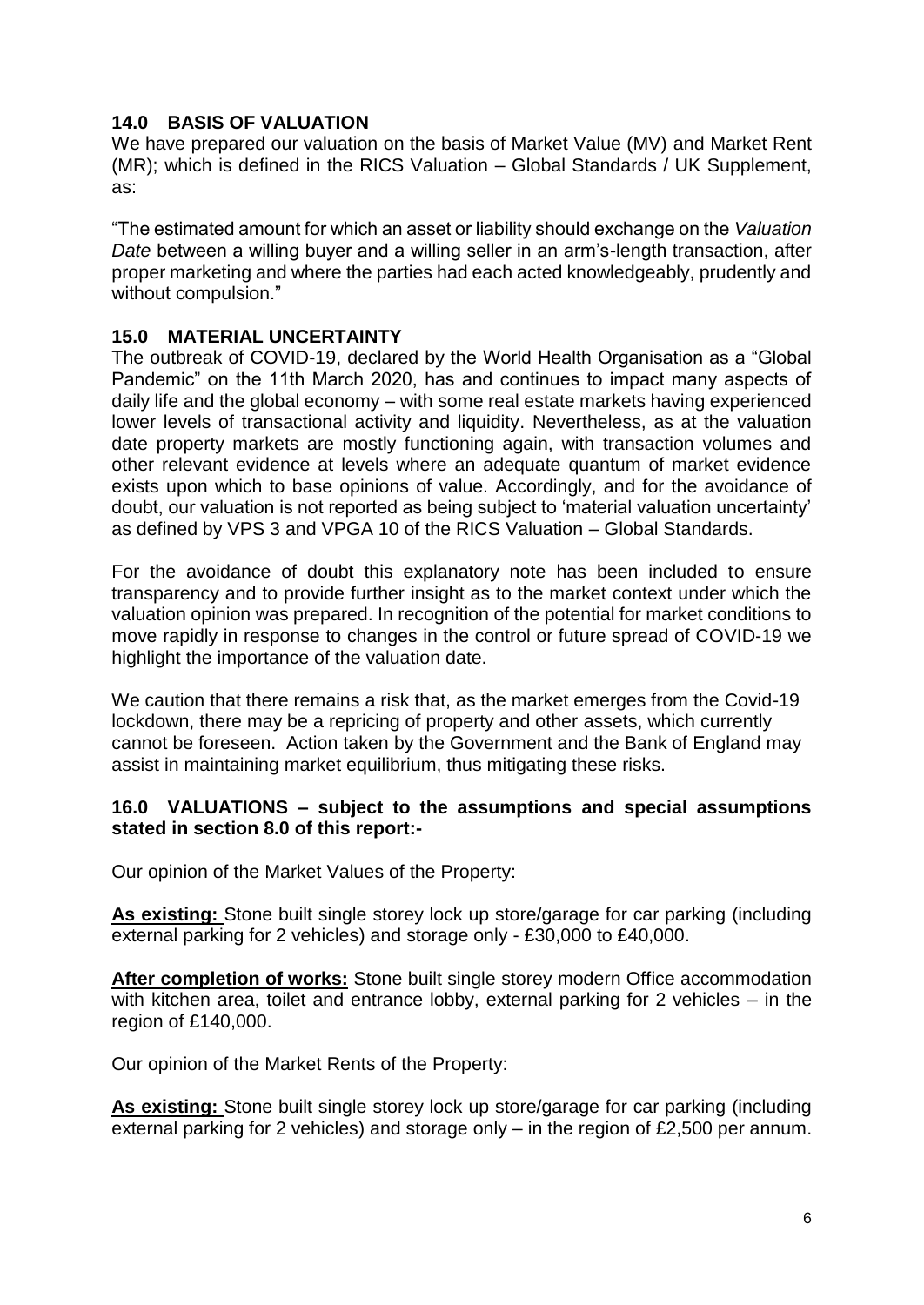**After completion of works:** Stone built single storey modern Office accommodation with kitchen area, toilet and entrance lobby, external parking for 2 vehicles – in the region of £8,000 per annum.

#### **17.0 NET REALISABLE VALUE**

The values reported have not been adjusted to reflect the likely expense of realisation. The expenses of surveyors, legal or other fees for disposal have not been taken into account. Taxation including stamp duty has also been disregarded.

#### **18.0 PREVIOUS VALUATIONS**

There are no previous valuations of the subject Property prior to this valuation dated 27<sup>th</sup> January 2022. Historically, the Property has been classed as part of Broad Street Pay and Display car park for SLDC asset valuation purposes.

#### **19.0 VALIDITY**

The valuation contained in this report should not be regarded as valid for a period in excess of six months from the date hereof nor if there should be any change in circumstances.

In the event that any other assumptions on which this report is based are either incorrect or altered in any way then the valuation should be referred back for further consideration.

#### **20.0 PUBLICATION AND OTHER USE**

This Valuation Report is provided for the stated purpose and for the sole use of the named client, SLDC. It is confidential to the client and its professional advisers and the Valuer accepts no responsibility whatsoever to any other person or party.

Neither the whole nor any part of this Valuation Report nor any reference hereto may be included in any published document, circular, or statement, or published in any way, without the Valuer's written approval of the form and context in which it may appear.

Such publication of, or reference to this valuation report may not be made unless it contains a sufficient contemporaneous reference to the Special Assumptions or Departures from RICS's Valuation – Global Standards.

Signed: Signed: New York 1st February 2022

**Helen Loney BSc (Hons) MRICS Registered Valuer** Senior Specialist - Estates Surveyor South Lakeland District Council